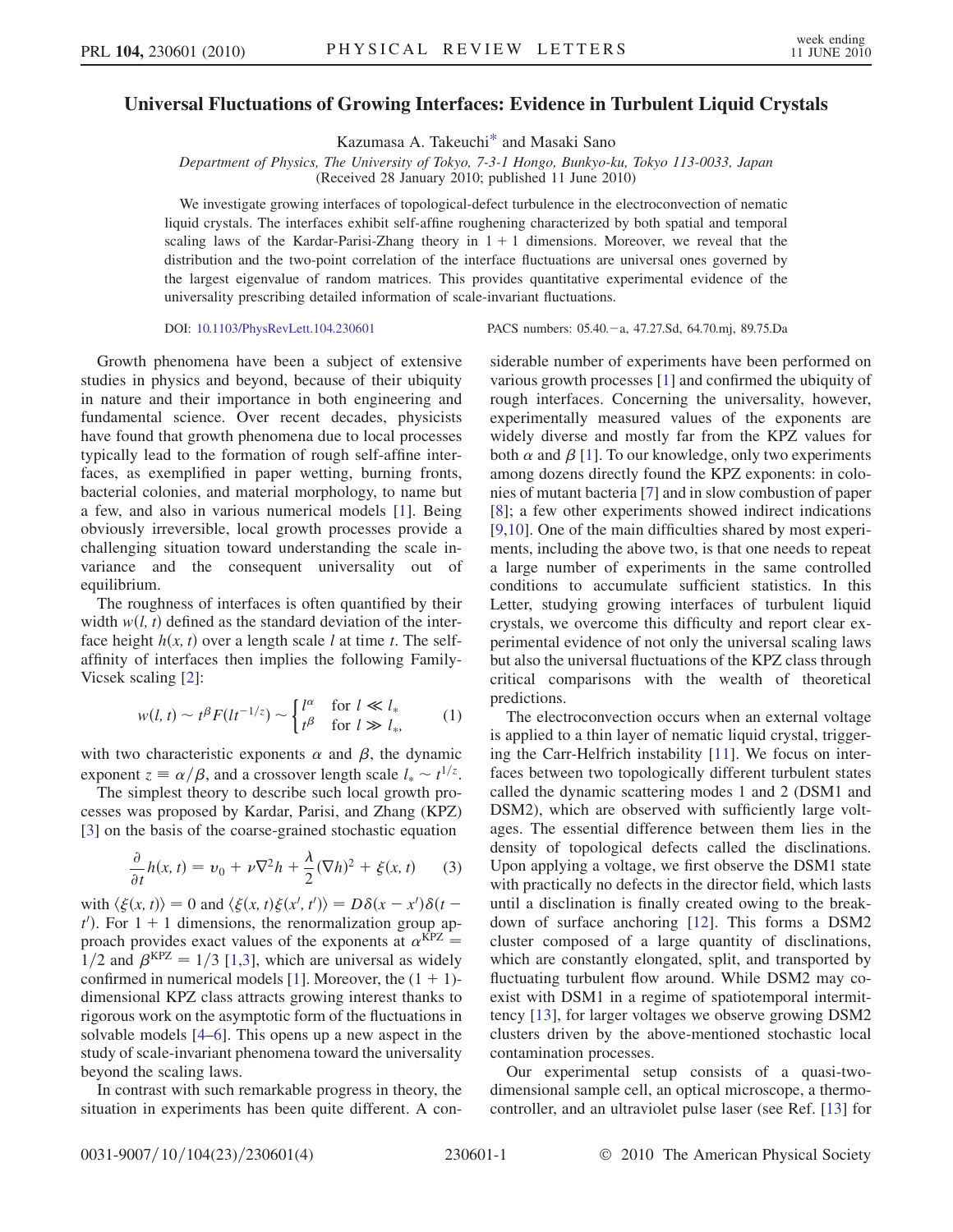detailed descriptions). The cell is made of two parallel glass plates with transparent electrodes, which are spaced by a polyester film of thickness 12  $\mu$ m enclosing a region of 16 mm  $\times$  16 mm for the convection. We chose here the homeotropic alignment of liquid crystals in order to work with isotropic DSM2 growth, which is realized by coating N, N-dimethyl-N-octadecyl-3 aminopropyltrimethoxysilyl chloride uniformly on the electrodes using a spin coater. The cell is then filled with N-(4-methoxybenzylidene)-4-butylaniline doped with 0.01 wt. % of tetra-n-butylammonium bromide. The cutoff frequency of the conductive regime [\[11\]](#page-3-10) is  $850 \pm 50$  Hz. The cell is maintained at a constant temperature  $25.0\degree$ C with typical fluctuations in the order of  $10^{-3}$  K. The convection is observed through the transmitted light from light-emitting diodes and recorded by a CCD camera.

For each run we apply a voltage of 26 Vat 250 Hz, which is sufficiently larger than the DSM1-DSM2 threshold at 20.7 V. After waiting a few seconds, we shoot into the cell two successive laser pulses of wavelength 355 nm and energy 6 nJ to trigger a DSM2 nucleus [\[13\]](#page-3-12). Figure [1](#page-1-0) displays typical growth of a DSM2 cluster. We repeat it 563 times to characterize the growth process precisely.

We define the local radius  $R(x, t)$  along the circle which denotes the statistically averaged shape of the droplets, as sketched in Fig. [1\(b\).](#page-1-1) This measures the interfacial width  $w(l, t) \equiv \langle \sqrt{\langle [R(x, t) - \langle R \rangle] \, ]^2 \rangle_l} \rangle$  and the height-difference correlation function  $C(l, t) \equiv \langle [R(x + l, t) - R(x, t)]^2 \rangle$ , where  $\langle \cdots \rangle_i$  and  $\langle \cdots \rangle$  denote the average over a segment of length  $l$  and all over the interface and ensembles, respectively. Both  $w(l, t)$  and  $C(l, t)^{1/2}$  are common quantities for characterizing the roughness, for which the Family-Vicsek scaling [Eq. ([1\)](#page-0-0)] is expected.

This is tested in Fig. [2.](#page-1-2) Raw data of  $w(l, t)$  and  $C(l, t)^{1/2}$ measured at different times [Figs.  $2(a)$  and  $2(b)$ ] grow algebraically for short length scales  $l \ll l_*$  and converge to constants for  $l \gg l_*$  in agreement with Eq. ([1\)](#page-0-0). The power  $\alpha$  of the algebraic regime measured in the last frame  $t = 28.4$  s is found to be  $\alpha = 0.50(5)$ . Here, the number in the parentheses indicates the range of error in the last digit, which is estimated both from the uncertainty in a single fit and from the dependence on the fitting range. The found value of  $\alpha$  is in good agreement with the KPZ roughness exponent  $\alpha^{KPZ} = 1/2$ .

The temporal growth of the roughness is measured by the overall width  $W(t) \equiv \sqrt{\langle [R(x, t) - \langle R \rangle]^2 \rangle}$  and the plateau level of the correlation function,  $C_{\text{pl}}(t)^{1/2}$ , defined as the mean value of  $C(l, t)^{1/2}$  in the plateau region of Fig. [2\(b\)](#page-1-3). Both quantities show a very clear power law  $t^{\beta}$ with  $\beta = 0.336(11)$  [Fig. [2\(c\)](#page-1-3)] in remarkable agreement with the KPZ growth exponent  $\beta^{KPZ} = 1/3$ . Furthermore, rescaling both axes in Fig. [2\(a\)](#page-1-3) with the KPZ exponents, we confirm that our data of  $w(l, t)$  collapse reasonably well onto a single curve [Fig. [2\(d\)](#page-1-3)]. A collapse of the same quality is obtained for  $C(l, t)^{1/2}$ . We therefore safely conclude that the DSM2 interfacial growth belongs to the  $(1 + 1)$ -dimensional KPZ class. In passing, this rules out the logarithmic temporal scaling claimed by Escudero for the droplet geometry [[14](#page-3-13)].

Our statistically clean data motivate us to test further predictions on the KPZ class beyond those for the scaling. In this respect one of the most challenging benchmarks may be the asymptotic distribution of height fluctuations, calculated exactly for solvable models [[5,](#page-3-14)[6\]](#page-3-5). A general

<span id="page-1-0"></span>

<span id="page-1-1"></span>FIG. 1 (color online). Growing DSM2 cluster. (a) Images. Indicated below is the elapsed time after the emission of laser pulses. (b) Snapshots of the interfaces taken every 5 s in the range  $2 s \le t \le 27 s$ . The gray dashed circle shows the mean radius of all the droplets at  $t = 27$  s. The coordinate x at this time is defined along this circle.

<span id="page-1-2"></span>

<span id="page-1-3"></span>FIG. 2 (color online). Scaling of the width  $w(l, t)$  and the height-difference correlation function  $C(l, t)$ . (a, b) Raw data of  $w(l, t)$  (a) and  $C(l, t)^{1/2}$  (b) at different times t. The length scale *l* is varied up to  $2\pi \langle R \rangle$  and  $\pi \langle R \rangle$ , respectively. (c) Time evolution of the overall width  $W(t)$  and the plateau level  $C_{\text{pl}}(t)^{1/2}$ of the correlation function. (d) Collapse of the data in (a) showing the Family-Vicsek scaling [Eq. ([1\)](#page-0-0)]. The dashed lines are guides for the eyes showing the KPZ scaling.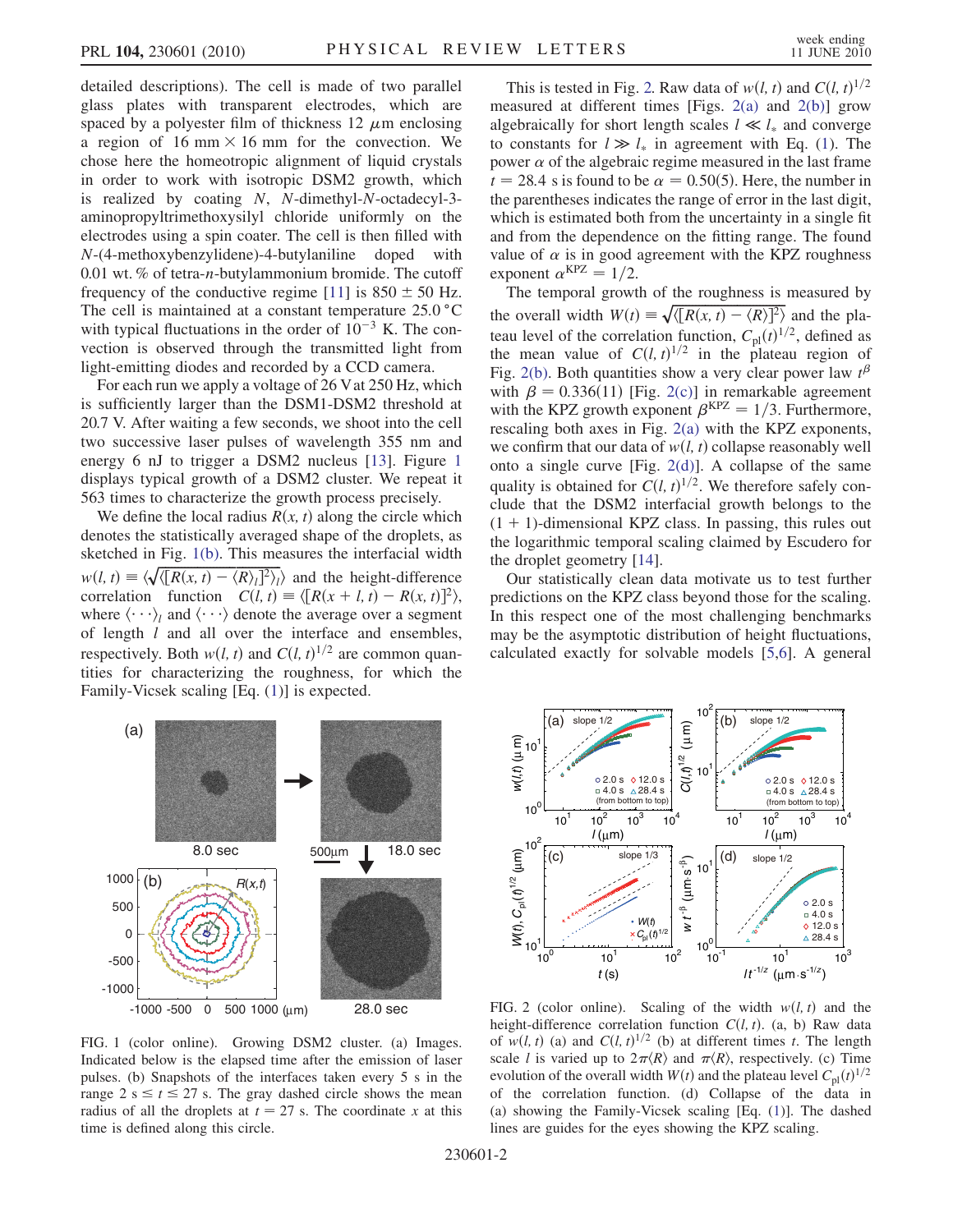expression was proposed by Prähofer and Spohn [[6](#page-3-5)], which reads  $h(t) \approx v_{\infty} t + (A^2 \lambda t/2)^{1/3} \chi$  with  $A = D/2\nu$ , the asymptotic growth rate  $v_{\infty}$ , and a random variable  $\chi$ obeying the Tracy-Widom (TW) distribution [\[15\]](#page-3-15), or the (rescaled) largest eigenvalue distribution of large random matrices. The random matrices are from the Gaussian unitary and orthogonal ensemble (GUE and GOE) [\[16\]](#page-3-16) for curved and flat interfaces, respectively. This implies an intriguing relation to the random matrix theory and requires no fitting parameter provided that the values of the two KPZ parameters  $\lambda$  and A are measured. The prediction was tested once for flat interfaces in the paper combustion experiment [\[17\]](#page-3-17) with an apparent agreement. However, the authors had to shift and rescale the distribution function for want of the values of the KPZ parameters, in which case the difference among the predicted distributions and the Gaussian one is unpronounced. They also had to discard data subject to intermittent advance of burning fronts due to quenched disorder [[17](#page-3-17)]. Therefore, a quantitative test of Prähofer and Spohn's prediction has not been carried out so far.

We first measure the value of  $\lambda$  experimentally. For the circular interfaces,  $\lambda$  is given as the asymptotic radial growth rate, which has a leading correction term as  $\lambda \approx$  $d\langle R \rangle/dt + a_v t^{-2/3}$  for  $t \to \infty$  [\[18\]](#page-3-18). This relation is indeed confirmed in Fig. [3\(a\)](#page-2-0) and yields a precise estimate at  $\lambda =$  $35.40(23) \mu m/s$ .

The parameter A can be determined, at least for flat interfaces, from the amplitude of  $C(l, t)$  and  $w(l, t)$  through  $C \simeq Al$  and  $w^2 \simeq Al/6$  in the limit  $t \to \infty$  [[18](#page-3-18)]. Figure [3\(b\)](#page-2-0) shows  $C(l, t)/l$  against l for different times t. A similar series of plots is obtained for  $6w^2/l$ . The value of A can be estimated from the plateau level or the local maximum of these plots, but we find that these estimates increase slowly with time and do not agree with each other (inset). This allows us to have only a rough estimate  $A \approx 10 \mu$ m for the range of time we study.

Now we test Prähofer and Spohn's prediction for the circular interfaces:

$$
R(t) \simeq \lambda t + (A^2 \lambda t / 2)^{1/3} \chi_{\text{GUE}} \tag{4}
$$



<span id="page-2-0"></span>FIG. 3 (color online). Parameter estimation. (a) Growth rate  $\frac{d\langle R \rangle}{dt}$  averaged over 1.0 s against  $t^{-2/3}$ . The y intercept of the linear regression (dashed line) provides an estimate of  $\lambda$ . (b)  $C(l, t)/l$  against l for different times t. Inset: nominal estimates of A obtained from  $w(l, t)$  (blue bottom symbols) and  $C(l, t)$  (green top symbols) as functions of t (see text).

with a random variable  $\chi$ <sub>GUE</sub> obeying the GUE TW distribution. We first compute the cumulant  $\langle R^n \rangle_c$ , for which Eq. [\(3](#page-0-1)) implies  $\langle R^n \rangle_c \simeq (A^2 \lambda/2)^{n/3} \langle \chi_{\text{GUE}}^n \rangle_c t^{n/3}$  for  $n \ge 2$ . Our data indeed show this power-law behavior in time [Fig. [4\(a\)\]](#page-2-1), though higher order cumulants are statistically more demanding and hence provide less conclusive results. We then calculate the skewness  $\langle R^3 \rangle_c / \langle R^2 \rangle_c^{3/2}$  and the kurtosis  $\langle R^4 \rangle_c / \langle R^2 \rangle_c^2$ , which do not depend on the parameter estimates. The result in Fig. [4\(b\)](#page-2-1) shows that both amplitude ratios asymptotically converge to the values of the GUE TW distribution, about 0.2241 for the skewness and 0.09345 for the kurtosis [[6\]](#page-3-5), and clearly rules out the GOE TW and Gaussian distributions. Conversely, if we admit the GUE TW distribution, the amplitude of  $\langle R^2 \rangle_c$ offers a precise estimate of A at 9.98(7)  $\mu$ m, which is consistent with the direct estimate obtained above and hence used in the following.

Histograms of the local radius  $R(x, t)$  are then made and shown in Fig. [4\(c\)](#page-2-1) for two different times as functions of  $q \equiv (R - \lambda t)/(A^2 \lambda t/2)^{1/3}$ , which corresponds to  $\chi_{\text{GUE}}$  if Eq. ([3](#page-0-1)) holds. The experimental distributions show remarkable agreement with the GUE TW one without any fitting, apart from a slight horizontal translation. Indeed, time series of the difference between the *n*th order cumulants of q and  $\chi$ <sub>GUE</sub> [Fig. [4\(d\)](#page-2-1)] reveal that the second to fourth order cumulants of  $q$  converge quickly to the GUE TW



<span id="page-2-1"></span>FIG. 4 (color online). Local radius distributions. (a) Cumulants  $\langle R^n \rangle_c$  vs t. The dashed lines are guides for the eyes showing the indicated powers. (b) Skewness  $\langle R^3 \rangle_c / \langle R^2 \rangle_c^{3/2}$ and kurtosis  $\langle R^4 \rangle_c / \langle R^2 \rangle_c^2$ . The dashed and dotted lines indicate the values of the skewness and the kurtosis of the GUE and GOE TW distributions. (c) Local radius distributions as functions of  $q \equiv (R - \lambda t)/(A^2 \lambda t/2)^{1/3}$ . The dashed and dotted lines show the GUE and GOE TW distributions, respectively. (d) Differences in the cumulants of q and  $\chi$ <sub>GUE</sub>. The dashed line indicates  $\langle q^n \rangle_c = \langle \chi_{\text{GUE}}^n \rangle_c$ . Inset: the same data for  $n = 1$  in logarithmic scales. The dashed line is a guide for the eyes.